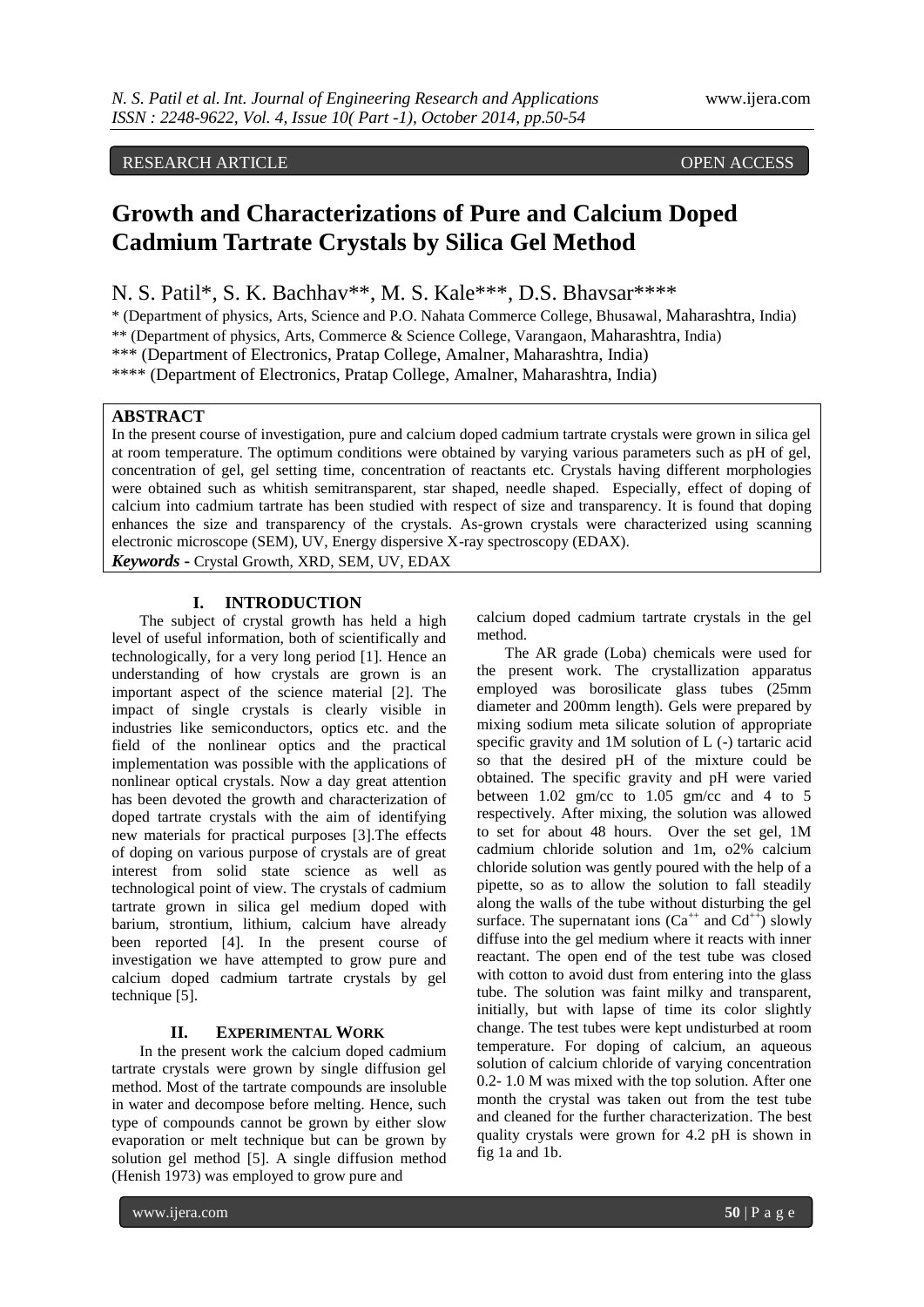

**Figure 1(a). Shows Single Diffusion Method, (b) Shows CCT Crystal**

#### **Chemical reaction:**

The following reaction is expected to take place in the formation of calcium cadmium tartrate crystal.

$$
(C_4H_6O_6) + {}_{\rm X}CaCl_2 + {}_{(1-x)}CdCl_2 \rightarrow Ca_xCd_{(1-x)}(C_4H_4O_6) H_2O + 4HCl.
$$

#### **III. RESULT AND DISCUSSION**

The various optimum conditions for the growing crystal were found and are given in table no.1 and the effect of doping of calcium in cadmium crystals in respect of size and transparency is given in table no. 2 Different parameters such as concentration of reactants, pH of gel, impurities in the solvent, gel setting time, gel aging time etc have considerable effect on growth rate. Fig.2 shows optical photographs of calcium cadmium tartrate crystals inside the test tube and Fig. 3 illustrates the different morphologies of calcium cadmium tartrate crystals grown under different conditions of growth. The crystals grown are whitish, milky white and transparent, semitransparent and rectangular in shape well defined crystals of calcium cadmium tartrate crystals were obtained. Some of them were transparent small diamond shaped due to fast growth rate, twin crystals are also obtained faces are well developed and polished [7].

**Table1. Optimum conditions for growth of CCT**

| <b>Conditions</b>                           | <b>CCT</b> crystal |
|---------------------------------------------|--------------------|
| Density of sodium meta<br>silicate solution | $1.05$ g/cc        |
| Concentration of tartaric acid              | 1M                 |
| Volume of tartaric acid                     | 8ml                |
| Volume of sodium meta<br>silicate solution  | 28ml               |
| pH of the Gel                               | 4.5                |
| Concentration of CaCl <sub>2</sub>          | 0.2M               |
| Concentration of CdCl <sub>2</sub>          | 1.0M               |
| Temperature                                 | R.T.               |

**Table2. Effect of concentration of reactants and habits quality and size of the crystals**

| nabits quality and size of the crystals      |                                                |               |                         |                        |  |
|----------------------------------------------|------------------------------------------------|---------------|-------------------------|------------------------|--|
| Concentr<br>ations of<br>reactants<br>in gel | Concentr<br>ation of<br>reactants<br>above gel | <b>Habits</b> | Qualit                  | <b>Size</b><br>-mm     |  |
| $C_4H_6O_6$<br>1M(8ml,p)<br>H(4.2)           | $\text{Cacl}_2,\text{CdC}$<br>$l_2$ (20ml)     | Prismati<br>c | Opaqu<br>e              | 3x2x<br>2              |  |
| $C_4H_6O_61$<br>M(8ml)<br>,pH 4.2)           | CaCl <sub>2</sub> CdC<br>1, 0.5<br>M(25ml)     | Prismati<br>C | Good<br>transpa<br>rent | 2x3x<br>$\mathfrak{D}$ |  |

#### **IV. XRD ANALYSIS**

To study the crystal structure of the CCT crystal by powder X-ray diffraction method, X-ray diffraction was recorded on the (Bruker) with CuKα radiation recorded 2 $\theta$  within the range of 20-80<sup>0</sup>. The figure 2 shows the XRD pattern of the CCT crystals.



**Figure2. XRD pattern of CCT crystal**

XRD pattern shows very sharp peaks having high intensity, which leads to extremely good crystalline perfection of the CCT crystals. The lattice parameters a, b & c was found to be 5.98, 5.98  $\&$ 9.65Å respectively ( $a=b\neq c$ ). The XRD spectrum reveals that the sample is polycrystalline having hexagonal structure. Percentage of crystallinity is very good, it is 79.99%. The grain size was 6.148 nm calculated by using the following formula:

#### $D = 0.94 \lambda / \beta \cos \theta$

Where  $\beta$  is full width at half maximum (FWHM=.235),  $\lambda$ =1.54060 Å is the wavelength of Xray, 2θ is diffraction angle. X ray diffraction study of CCT crystals was carried out using bruker axsd8 advance model X ray diffraction with CuKα1  $(\lambda = 1.54056 \text{ Å})$  radiation in the 20 range 10<sup>0</sup> -80<sup>0</sup>. The scanning speed of the specimen was  $2^0$  /min. In the present study of X-Ray powder pattern of calcium doped cadmium Tartrate crystals grown in gel medium was obtained and used to identify the grown material. The XRD patterns of CCT crystal are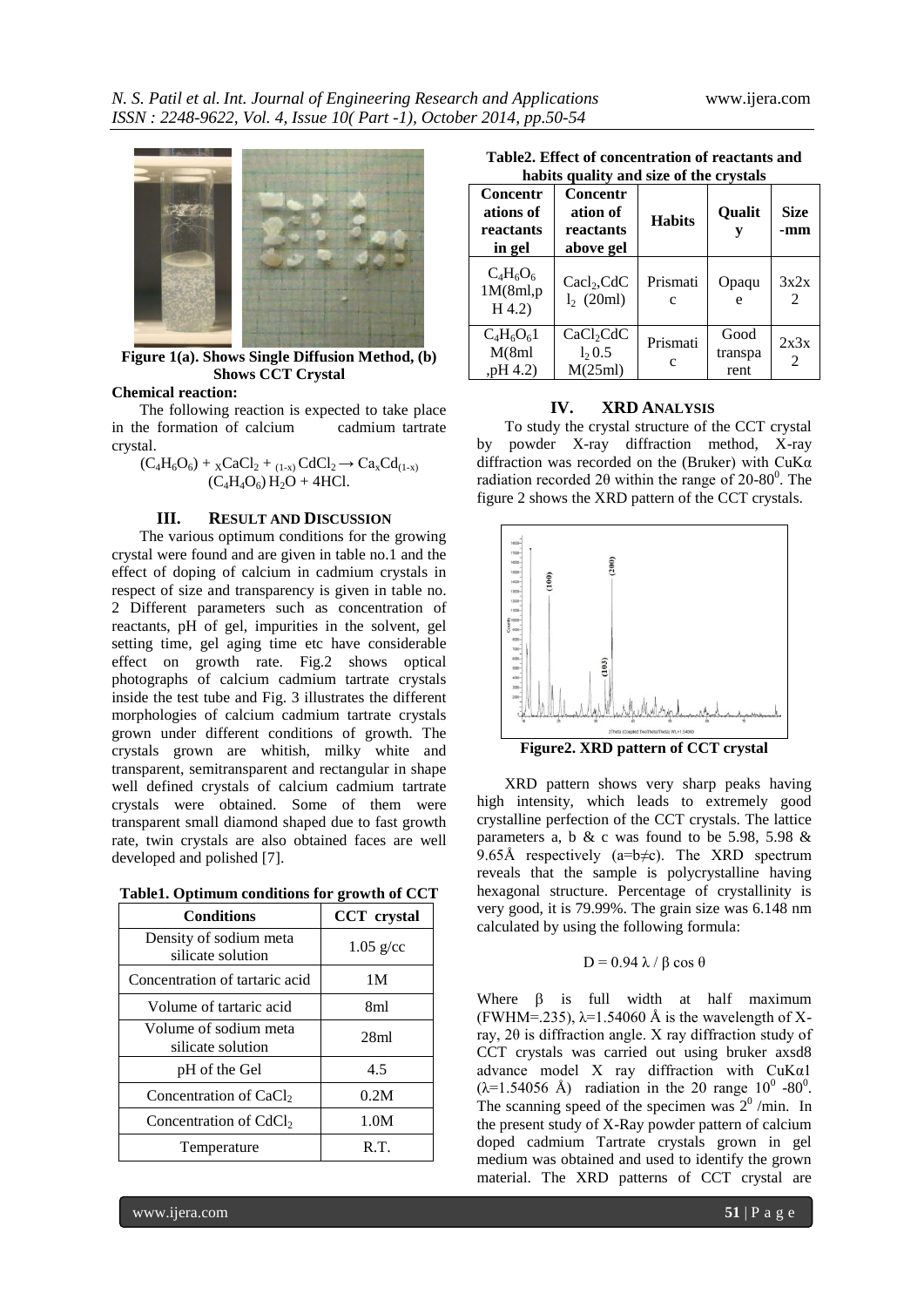shown in figure 2. The spectrum match with the data reported in JCPDS files No26-0282. From this diffractogram intensity and hkl values were computed. The observation table give the index XRD data for the grown crystals value and hkl plane were calculated the unit cell parameter satisfy the condition for hexagonal system that is  $a = b \neq c$  and α=90 β=90  $\gamma$ =120<sup>0</sup>. From X-ray diffraction study it may be concluded that the grown crystal of CCT crystal have hexagonal system. The observed and calculated d values are given in Table No1.The diffracting are index observed d values are in good agreement with calculated values. It is very interesting to note that CCT crystals are hexagonal structure.

## **V. FOURIER TRANSFORM INFRARED (FT-IR) SPECTRAL ANALYSIS**

Infrared spectroscopy is one of the most power analytical techniques, which offers the possibility of chemical identification and structural analysis. In the present study IR spectrum of CCT sample was recorded within the range of 500-4500 nm wave number at research center lab, M.J. College, Jalgaon. The figure 3 shows the IR spectra of CCT crystals.



**Figure 3(a). IR Pattern of CT Crystals**



**Figure 3(b). IR Pattern of CCT Crystals**

The FT-IR analysis is a technique that provides information about the chemical bonding or molecular structure of material. The FT-IR spectrum of the grown crystals was recorded in the wave number range 400-4000  $\text{cm}^1$  using an IR Affinity-1 CE FT-IR SHIMADZU 2450. In the IR spectrum of CCT crystal, the absorption bands at  $3562.33$  cm<sup>-1</sup> are due to O-H stretching bending and water of crystallization. Band at 2896  $\text{cm}^{-1}$  2488  $\text{cm}^{-1}$  are assigned to C-H stretching vibrations. Strong asymmetrical band at 1555.49 cm-1 is attributed due to the C=O weaker symmetric starching in carboxylate ion. The peaks at  $1485 \text{ cm}^{-1}$ ,  $1384 \text{ cm}^{-1}$ are due the O-H in plane bending. The bands at 1145  $\text{cm}^{-1}$  and 1060.85  $\text{cm}^{-1}$  are due to the C-O stretching mode. The absorption bands at  $962.15 \text{ cm}^{-1} - 711.73$  $cm^{-1}$  are due to metal oxygen bonding (Metal = Ca-Cd). It is confirmed that in the present work water of crystallization and metal oxygen bonding is present [8, 9].

#### **VI. UV-VIS ABSORPTION SPECTROSCOPY**

Absorption spectra of CCT crystals were recorded using SHIMADZU UV-1800 Eng. 240 V SOFT UV-Vis Spectrophotometer over the wavelength range 200nm to 800nm at Nano Research lab M.J College, Jalgaon. Figure 4 shows UV absorption spectra of pure and CCT crystals.

The absorbance spectrum reveals that the sample has sufficient transmission in the entire visible and IR region. The absorption coefficient is high at lower wavelength and the wide transparency from 240nm suggestive their suitability for second and third harmonic generations of the 1064 nm radiation [10, 11].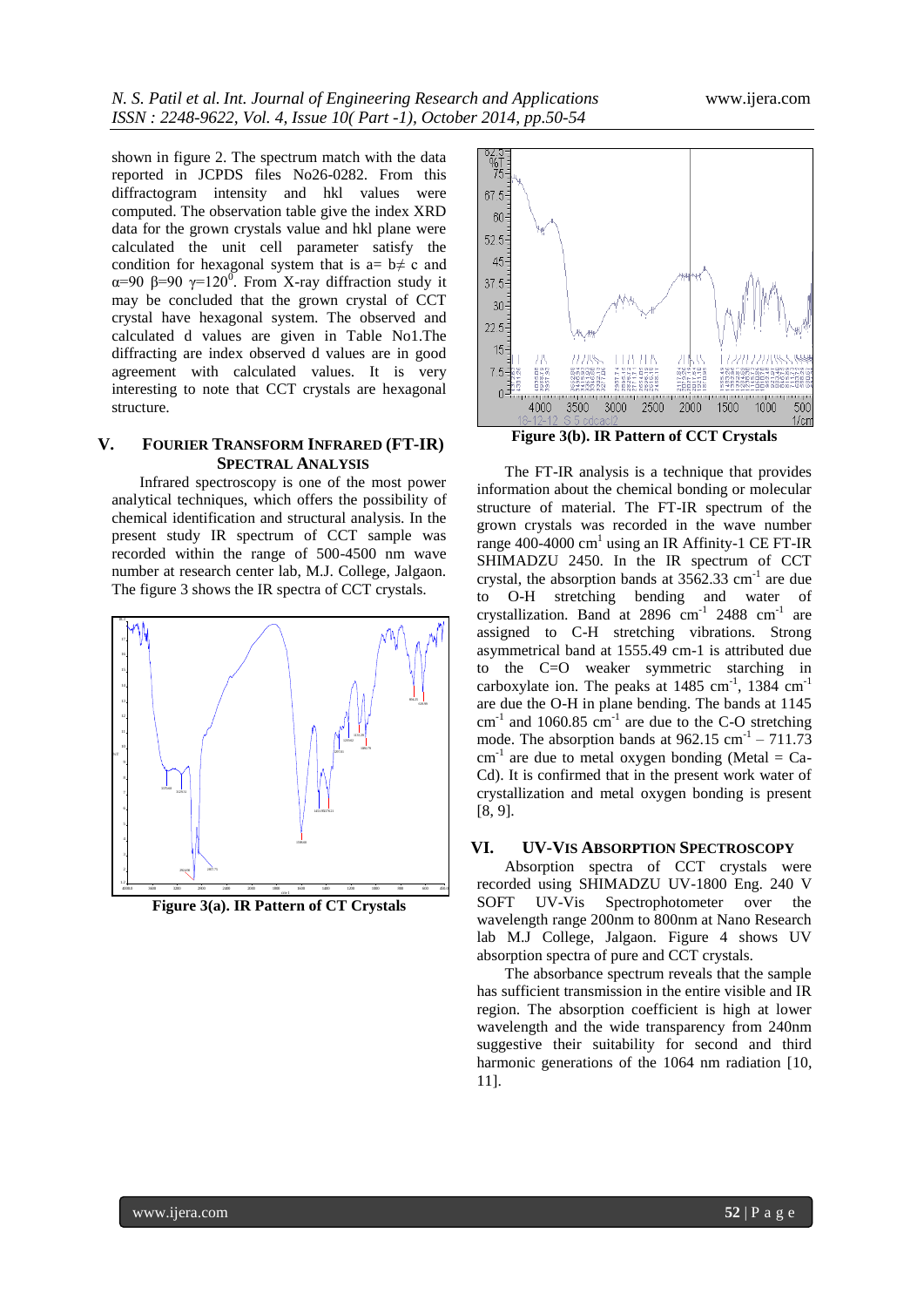

**Figure4 (b). Absorbance Spectra of CCT Crystals**

The band gap energy of the CCT and pure crystals found to be 4.52 and 5.63 eV respectively.

# **VII. SCANNING ELECTRON MICROSCOPY (SEM)**

The surface morphology can be done by using SEM. In the present work powdered sample of CCT crystals was examined by using SEM technique at the UDCT, N.M.U., Jalgaon.



**Figure6 (a: b). SEM images of pure CT crystals**

The study of the surface morphology of the crystals gives valuable information about its internal

structure. Figure 5 represents the SEM photographs with two different images of CCT crystals. The SEM images reveal that the flower type structure and petals are come out from edge. The petals of boundary were clear. Figure 6 shows the SEM photographs with two different photographs of pure CdTr crystals. The high depth of field of the SEM images makes its especially suitable for the study of the fractured surfaces and complex microstructure such as those found in composite material. These crystals are grown by layers deposition. Thick and thin layers are seen in figures. The plates with the sharp edges were observed and some plate further growth was observed.

#### **VIII. EDAX ANALYSIS**

Elemental dispersive analysis by X-rays (EDAX) is used for the quantitative analysis. When a beam of electron strikes a specimen, a fraction of the incident electrons excites the atom of the specimen, which then emits X-ray when they return to their ground state. In the present work elemental analysis of gel grown CCT crystals was carried out at the UDCT, NMU Jalgaon. Figure 6 shows EDAX spectrum of CCT crystals.



**Figure6. EDAX Spectra of CCT Crystals**

The average atomic percentage was found as Ca  $= 3.06$  and Cd  $= 58.09$ . Table 3 shows the value of elemental content of the crystals as measured by EDAX technique (At. %) and the theoretical calculation from molecular formula (Wt %).

|  | Table 3. Value of elemental content of CCT |  |
|--|--------------------------------------------|--|
|  | crystals                                   |  |

| <b>CL FULLED</b> |                |                           |       |  |  |
|------------------|----------------|---------------------------|-------|--|--|
| N <sub>o</sub>   | Elements       | Experimental<br>Value Wt% | At%   |  |  |
|                  | C              | 21.76                     | 44.10 |  |  |
| 2                | O              | 11.61                     | 25.48 |  |  |
| 3                | C1             | 3.25                      | 2.43  |  |  |
|                  | CO             | 0.12                      | 0.15  |  |  |
| 5                | Si             | 2.11                      | 2.08  |  |  |
| 6                | Ca             | 3.06                      | 1.40  |  |  |
| 7                | C <sub>d</sub> | 58.09                     | 24.36 |  |  |